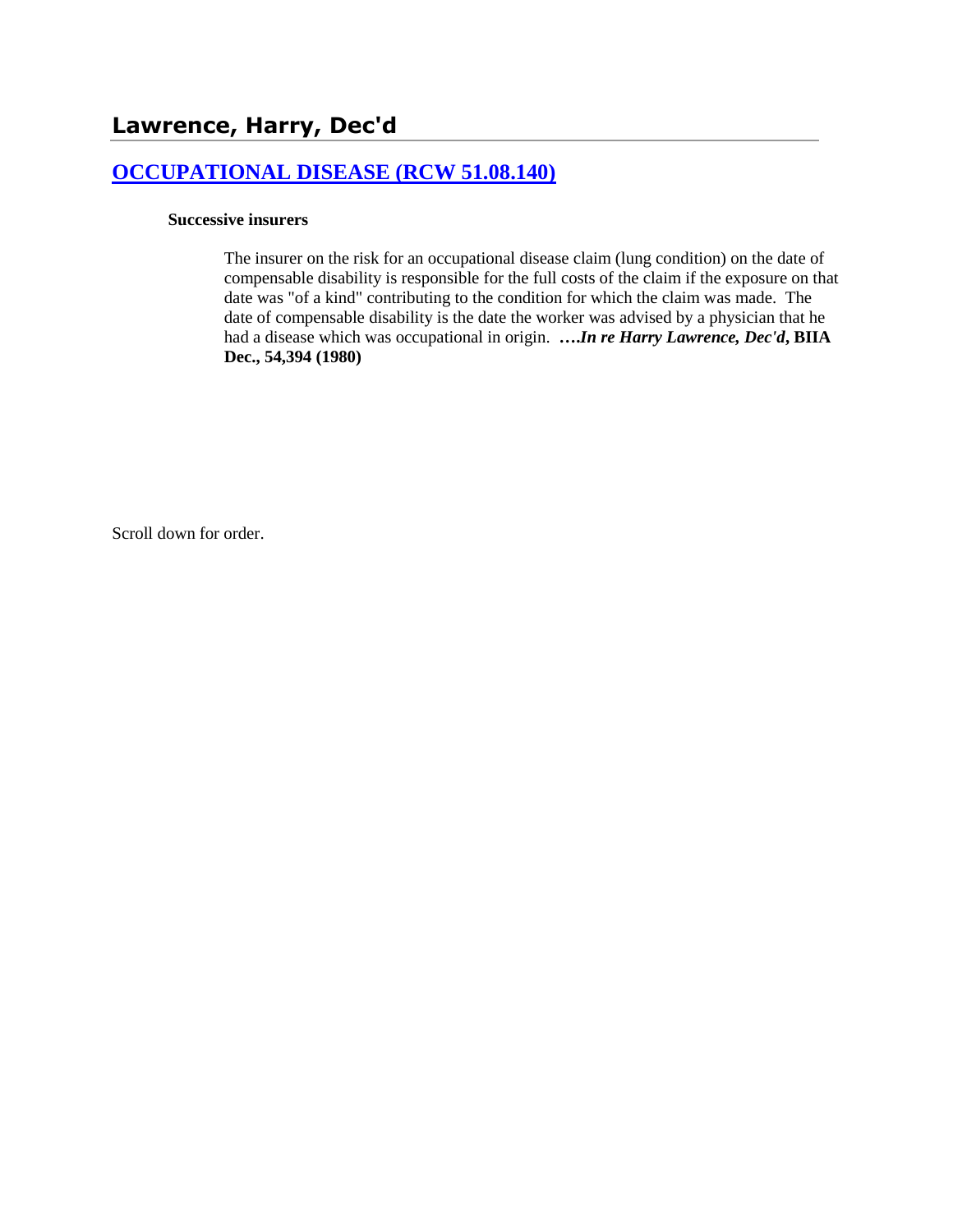### **BEFORE THE BOARD OF INDUSTRIAL INSURANCE APPEALS STATE OF WASHINGTON**

**)**

**IN RE: HARRY S. LAWRENCE**, **DEC'D ) DOCKET NO. 54,394**

**CLAIM NO. S-129757 ) DECISION AND ORDER**

APPEARANCES:

Widow-petitioner, Ethel Lawrence, by Walthew, Warner, Keefe, Arron, Costello & Thompson, per Jay Causey

Employer, Isaacson Steel, by Detels, Draper & Marinkovich, per R. A. Bergman and Paul Detels

Department of Labor and Industries, by The Attorney General, per Richard Roth, Linda Dunn and Carol Pidduck, Assistants

This is an appeal filed by the self-insured employer, Isaacson Steel, on May 14, 1979, from an order of the Department of Labor and Industries dated May 3, 1979, which order requested the self-insured employer to submit to the Department of Labor and Industries a sum of \$70,719.57 as the amount required to pay the pension for Ethel Lawrence, widow of Harry S. Lawrence. **AFFIRMED**.

# **DECISION**

Pursuant to RCW 51.52.104 and RCW 51.52.106, this matter is before the Board for review and decision on timely Petitions for Review filed by the employer and the Department of Labor and Industries to a Proposed Decision and Order issued by a hearing examiner for this Board on July 25, 1980, in which the order of the Department dated May 3, 1979 in Claim No. S-129757 was reversed and this claim was remanded to the Department of Labor and Industries with direction to issue an order directing the self-insured employer, Isaacson Steel, to pay to the Department an amount equal to 10 percent of the pension reserve for the claimant, Harry S. Lawrence, and further determined that the Department of Labor and Industries was responsible for paying 90 percent of that amount.

The Board has reviewed the evidentiary rulings of the hearing examiner and finds that no prejudicial error was committed and said rulings are hereby affirmed.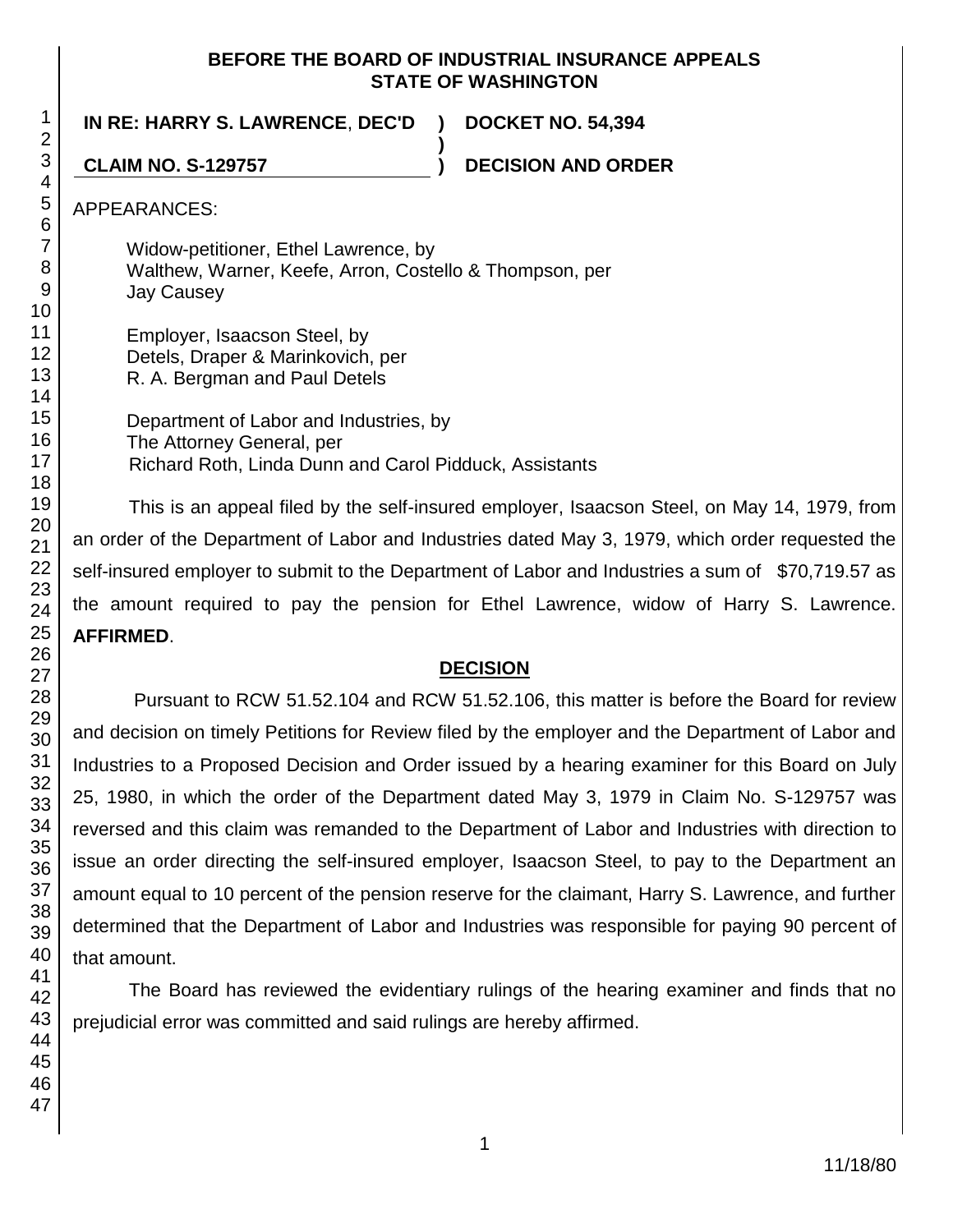Isaacson Steel Corporation, as a self-insured employer under the Industrial Insurance Act, brings this appeal requesting this Board to clarify its financial obligation for the claims of Harry S. Lawrence, deceased, and that of his widow-petitioner.

In a prior appeal (Docket No. 44,022), it was determined that Mr. Lawrence had incurred an occupational disease during the course of his employment with Isaacson while working as an overhead crane operator. The proposed decision and order in that appeal, of which we take official notice, did not specify the precise nature of the disease other than as a "lung condition" (Finding No. 6) from inhaling:

> "...air polluted with particulate matter from welding and burning operations, diesel trucks, and more particularly, asbestos matter from brake linings and heat insulators" (Finding No. 4).

By declining to review the proposed decision and order in that case and declaring the same to be the "final" order in the appeal, that order became res judicata after dismissal of the employer's appeal to Superior Court entered March 15, 1976 (affirmed per curiam, 19 Wn. App. 1041 (1978); pet. rev. den., 90 Wn. 2d 1023 (1978)). However, the decision in that appeal was not intended by the parties to be dispositive of any issue governing the extent of financial obligation which either Isaacson as a self-insured employer or the Department of Labor and Industries would bear for the incurred claim costs or supporting the eventual pension reserve.

The facts are not in great dispute. Harry S. Lawrence began working for Isaacson Steel in 1956. He worked for 17 years in the same location as an overhead crane operator until November 2, 1973, when impaired breathing ability forced a cessation from his employment. During this entire period, Mr. Lawrence was exposed to smoke and dust as well as asbestos fibers from various sources. During the latter portion of his employment, Mr. Lawrence experienced shortness of breath and other symptoms associated with a lung disorder. Under his physician's orders, Mr. Lawrence terminated employment on November 2, 1973. Shortly thereafter, he filed a claim for workers' compensation benefits alleging the development of an occupational disease. An appeal was taken to this Board following the rejections of his claim. The Board's order reversed the Department's action and determined Mr. Lawrence to have developed an occupational disease. The employer, Isaacson Steel, became self-insured for purposes of industrial insurance liability on July 1, 1973. Prior to that time, the company had been paying premiums in accord with the law to the Department of Labor and Industries to support the accident and medical aid funds.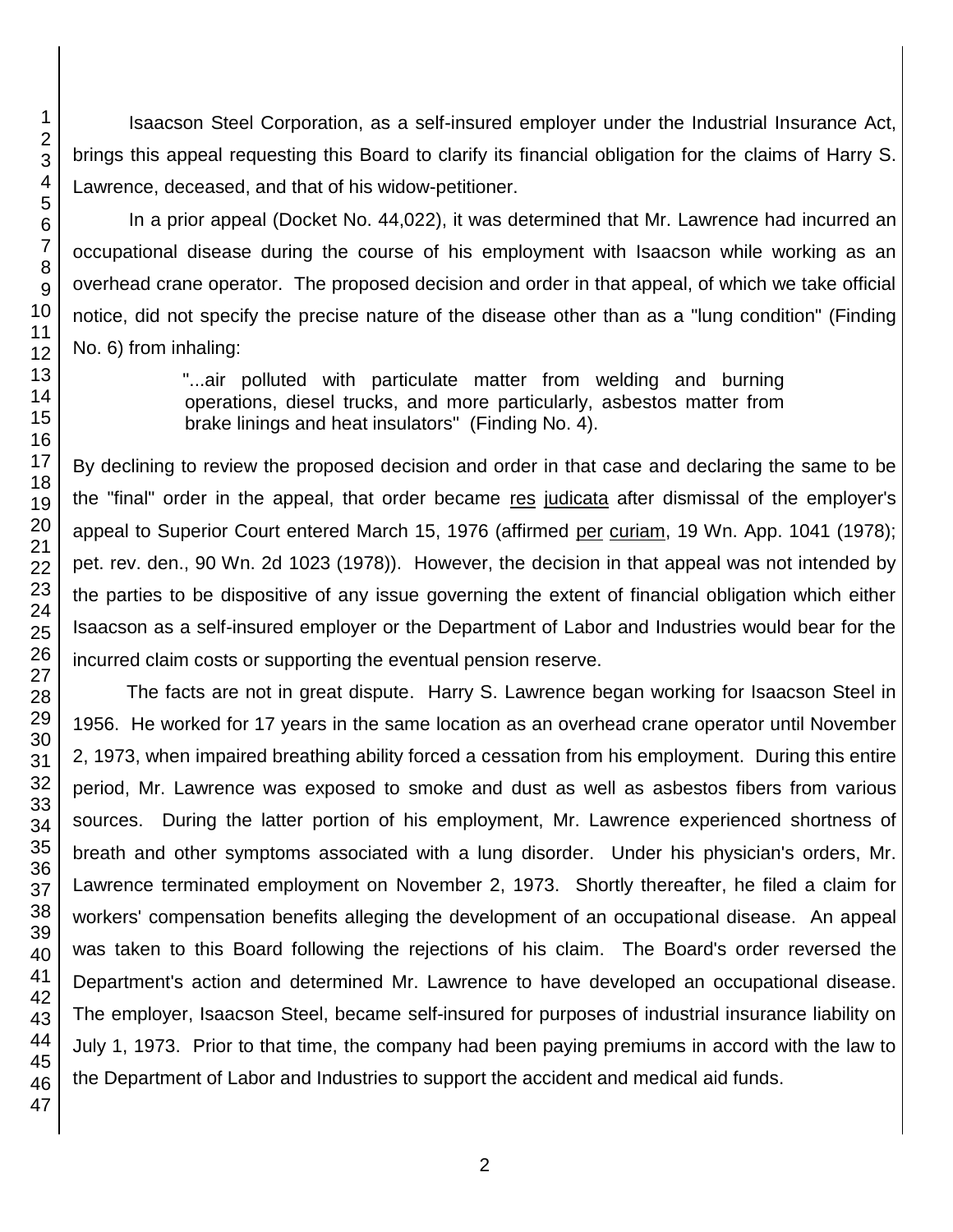The legal issue, then, before us is whether apportionment of financial responsibility for a claim for occupational disease should be granted the self-insured employer.

In its petition for review, the Department contends:

"...either the insurer on the risk at the time of last injurious exposure or the insurer on the risk at the time a worker develops a compensable disability should be responsible for payment of the worker's compensation."

The employer's petition for review does not challenge the hearings examiner's conclusion that it be directed to pay to the Department an amount equal to 10 percent of the pension reserve, effectively apportioning the financial impact of the claim as 90 percent the responsibility of the state fund administered by the Department of Labor and Industries and 10 percent the responsibility of Isaacson Steel as a self-insured employer. Having failed to object thereto, the employer must be deemed to have waived any such contention. RCW 51.52.104.

The parties to this appeal have aided us in surveying the existing statutory and case law of this state and concluded that the issue is truly one of first impression. There is no formula or procedure contemplated in the existing statutes permitting or proscribing apportionment in the circumstances presented before us. Neither is there any binding precedent established in the case law of this state to comfortably drape around a decision on this issue.

Although an issue of first impression under statutory and appellate case law, the issue is not one of first impression before this agency. Members of a prior Board have on two occasions, i.e., In re Delbert Monroe, Docket No. 49,698 and In re Winfred Hanninen, Docket No. 50,653, determined that the self-insured employer should bear the entire financial responsibility for occupational diseases in hearing loss claims, no apportionment being granted.

Those cases, however, did not proceed beyond the Superior Court level. It is a temptation merely to cite those decisions and the reasoning inherent in them to dispose of the instant appeal. Such action would be determinative as well as consistent with the philosophy of the prior majority. Much can be said for uniformity and consistency of decision, but the words of Ralph Waldo Emerson remind us that a "foolish consistency is the hobgoblin of little minds, adored by little statement and philosophers and divines." Consequently, we feel a fresh look at the issue is warranted by the persuasive and cogent arguments advanced by the parties.

The subject of rights between insurers receives an extensive discussion by Professor Arthur Larson in his treatise, The Law of Work-men's Compensation. The question of apportionment of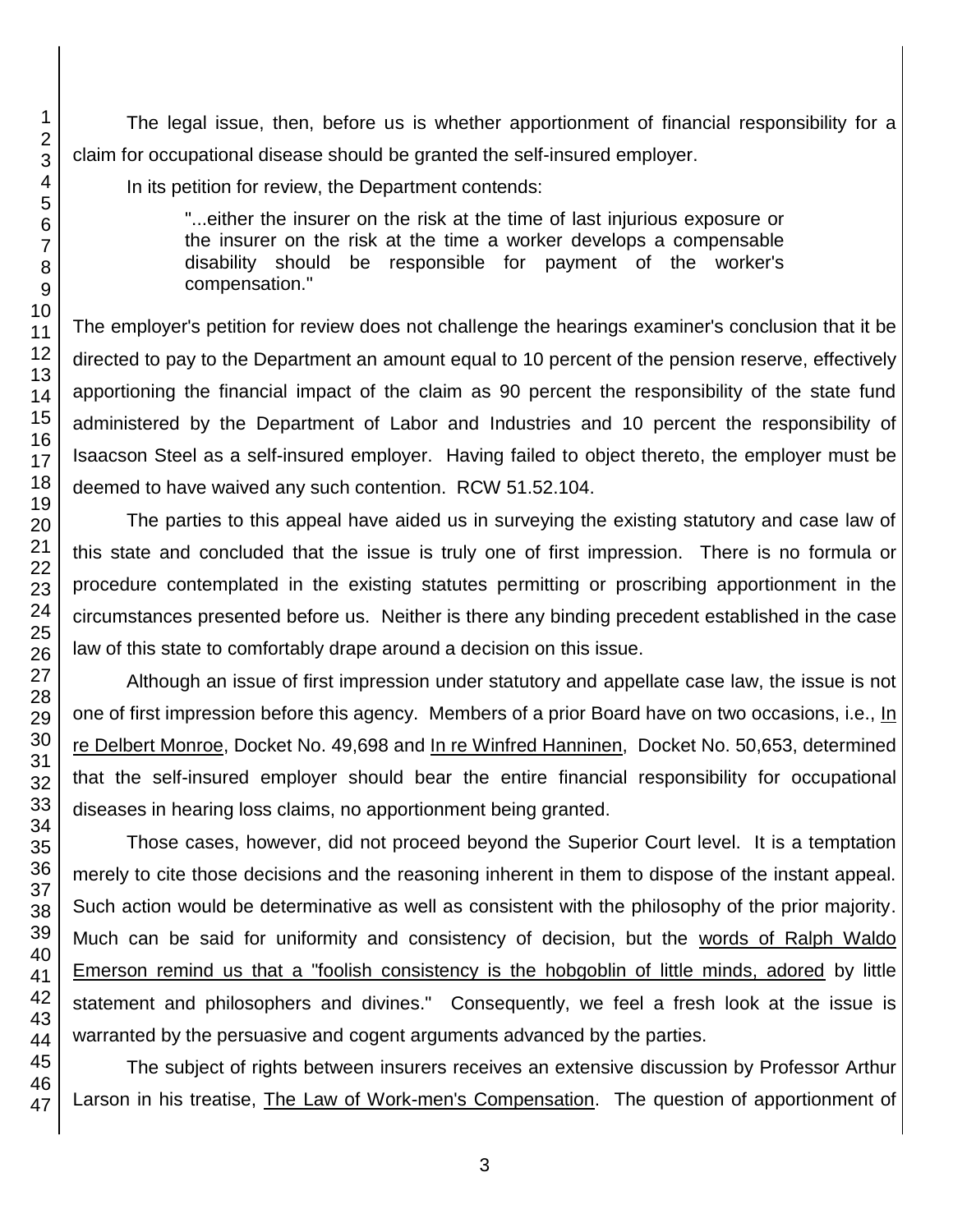financial liability for successive injuries or successive occupational exposure to disease-producing elements is encompassed in his discussion beginning at § 95.00. Professor Larson sets forth in § 95.21 what is deemed to be the general rule supported by many judicial decisions relating to occupational disease insurer liability:

> "In the case of occupational disease, liability is most frequently assigned to the carrier who was on the risk when the disease resulted in disability, if the employment at the time of disability was of a kind contributing to the disease... This is comparable to the 'last injurious exposure' rule... except that it places more stress on the moment of disability. Occupational disease cases typically show a long history of exposure without actual disability, culminating in the enforced cessation of work on a definite date. In the search for an identifiable instant in time which can perform such necessary functions as to start claim periods running, establish claimant's right to benefits, and fix the employer and insurer liable for compensation, the date of disability has been found the most satisfactory. Legally, it is the moment at which the right to benefits accrues; as to limitations, it is the moment at which in most instances the claimant ought to know he has a compensable claim; and, as to successive insurers, it has the one cardinal merit of being definite, while such other possible dates as that of actual contraction of the disease are usually not susceptible to positive demonstration.

> Among the conditions to which this rule has been applied are asbestos, silicosis, pneumoconiosis, tuberculosis, dermatitis, occupational loss of hearing, and various diseases produced by inhalation of chemicals and fumes." (Emphasis added.)

As an example of this majority rule, Professor Larson cited Glenn v. Columbia Silica Sand Company, 112 S.E.2d 711 (S.C. 1960). There an employee had been exposed to silica dust for four years, the last four and one-half months of which were covered by an insurer which was held fully liable.

Professor Larson continues to observe in his treatise at § 95.21 that:

"Since the onset of disability is the key factor in assessing liability..., it does not detract from the operation of this rule to show that the disease existed under a prior employer or carrier, or had become actually apparent, or had received medical treatment, or,... had already been the subject of a claim filed against a prior employer, so long as it had not resulted in disability."

Without question, a rule charging the insurer on risk when the occupational disease culminates in disability would foster definite and consistent results in the adjudication or claims. Notably other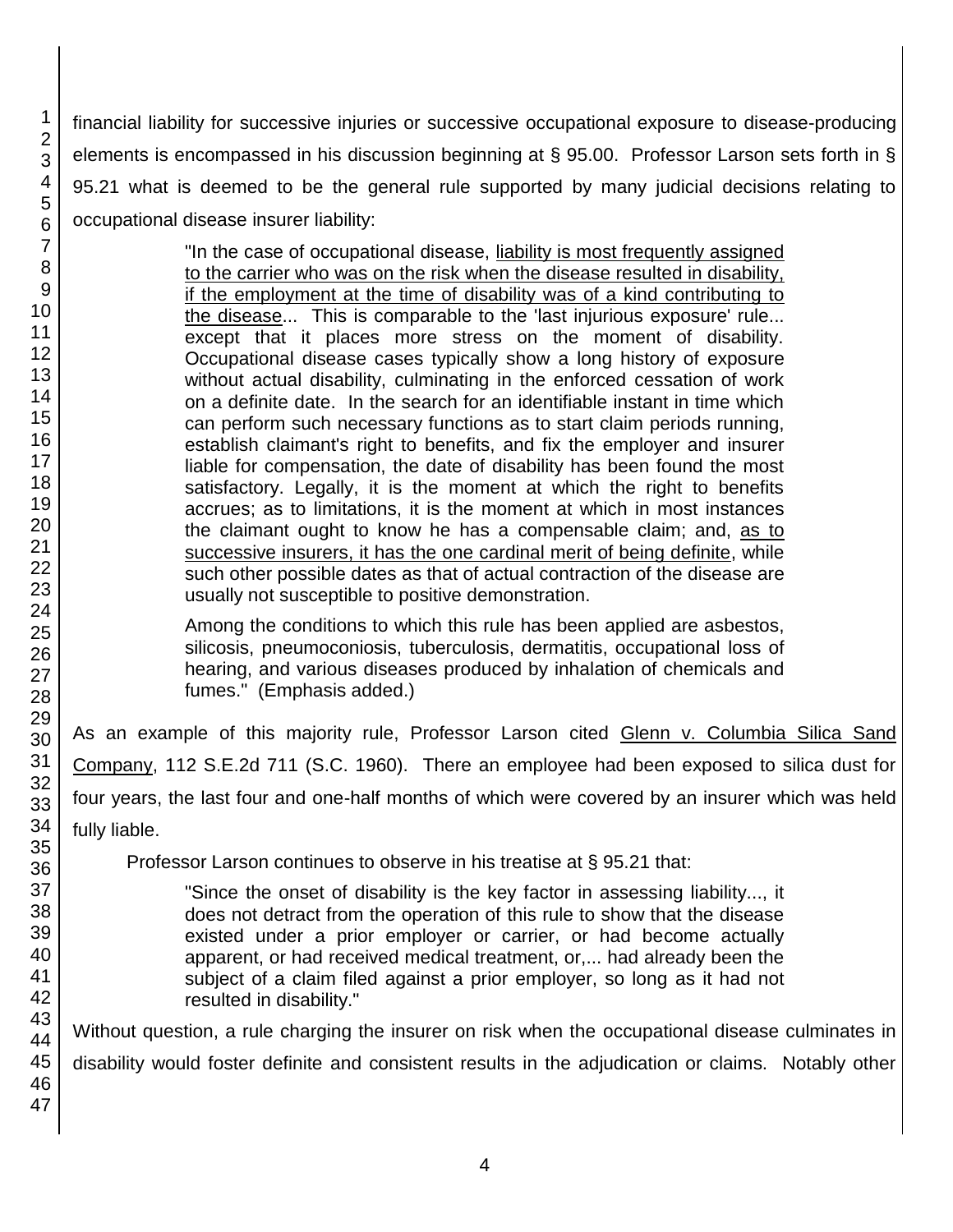jurisdictions have legislatively adopted this reasoning consistent with Professor Larson's analysis. See, e.g., Ill. Rev. Stat. Chap. 48, § 172.36 and Ind. Ann. Stat., § 40-2201.

The employer's position herein is supported by what has become known in workers' compensation law as the California rule expressed in Colonial Insurance Company v. Industrial Accident Commission, 172 P. 2nd 884 (1946), which rejected the "last injurious exposure" rule. The court held that successive insurers of one employer providing coverage during the period of development of an employee's occupational disease should share the liability. Following the judicial evolution of the apportionment concept in the Colonial Insurance case, the California legislature took action to clarify the procedure so that claimants could secure their compensation. Cal. Labor Code, § 5500.5(d). Similarly, other states have attempted a legislative solution to the apportionment problem of successive insurers or successive employers. See, e.g., Minn. Stat. Ann., § 176.66(5), and N.Y. Workmen's Comp. Law, § 44.

The employer herein also cites us to decisions of other jurisdictions which purport to support its position that apportionment in accord with the weight of medical evidence is the appropriate principle to be applied. For example, in Scheier v. Garden State Forge Company, 347 A. 2d 362 (N.J. 1975), apportionment was allowed. However, an examination of that opinion reveals that court applied existing precedent of that state established in Bond v. Rose Ribbon and Carbon Manufacturing Company, 200 A. 2d 322 (N.J. 1964). That case established that liability would attach:

> "to the extent of the disability then existing, [to] the employer or carrier during whose employment or coverage the disease was disclosed...by medical examination, work incapacity, or manifest loss of physical function."

In a later New Jersey case, Ansede v. National Gypsum Company, 375 At. 2d 649 (N.J. 1977), a request by an employer to modify the principle established by the Bond decision was made during oral argument. Had the employer's position been considered and adopted, apportionment would not have been allowed. However, the court refused to consider the request of the employer for the sole technical reason that the issue was not "raised below or in the briefs" before the court.

The employer also cites us to Yocom v. Hayden, 566 S.W. 2d 776, (Ky. 1978) to support its position. We, however, find that opinion inapposite to the facts before us. Mr. Yocom had been forced by a silicotic condition to cease his work after many years exposure to to silica dust. He failed to file a timely application for benefits and his claim was rejected. He later returned to work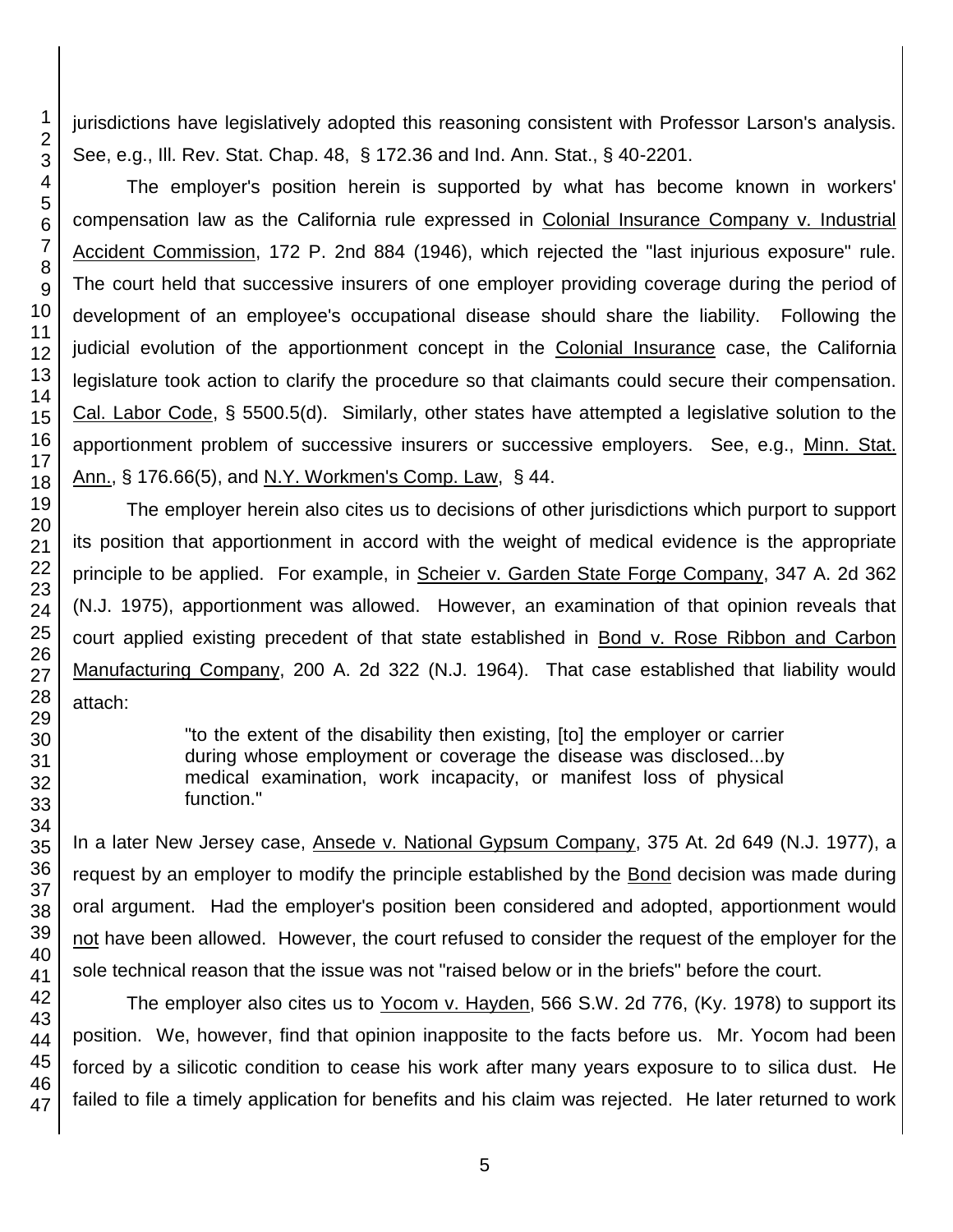for four months further exposing his lungs to the ingestion of silica particles. An appeal concerning the legality of a claim for this "second exposure" found its way to the appellate court. There existed under Kentucky law a presumption that a worker would not be considered previously disabled due to an occupational disease if he had not filed a claim and was not off work during the period of exposure. In the Yocom case, the claimant had experienced a substantial period of unemployment because of the effect of silicosis even though his claim had been rejected, subsequently he renewed his employment. Under those circumstances, the court held the presumption of nondisability for continuous employment could not be invoked. The legal circumstances in Yocom are distinctly different than those pertaining to Mr. Lawrence's exposure.

In face, it would appear that Kentucky adheres to the general rule of holding the last insurer on risk solely responsible. The case of Gregory v. Peabody Coal Company, 355 S.W. 2d 156 (Ky. 1962) illustrates the true Kentucky rule. In that case, the claimant had worked for one employer for thirty years and the employer against whom the claim was filed for only twenty-five days. Both employments had exposed him to injurious dust. Even though it was established that his condition of pneumoconiosis had been contracted through the first thirty years of employment, the court held his last employer solely liable by reasoning:

> "...[I]t is not required that the employee prove he did contract silicosis in his last employment, but only that the conditions were such that they could cause the disease over some indefinite period of time." (Emphasis added.)

Like the parties appearing before us, we find no Washington decisions which allude to the "date of compensable disability" rule as regards liability of successive insurers for an occupational disease case. However, our court has used such a rule in connection with another important function which Professor Larson mentions, i.e., the commencement of the allowable claim period for an occupational disease. Williams v. Department of Labor and Industries, 45 Wn. 2d 574 (1954) and Nygaard v. Department of Labor and Industries, 51 Wn. 2d 659 (1958), dealt with this subject regarding the occupational disease statute of limitations, RCW 51.28.055. These cases set forth the rule that no claim or "cause of action" accrues for an occupational disease, even though there may be knowledge of its existence, until such time as a compensable disability results from it. Thus, under our law, one year must pass from the occurrence of two events before a claim for occupational disease may be rejected as not being timely, i.e., the occurrence of a compensable disability, and notice by a physician that the claimant's disease is occupational in nature and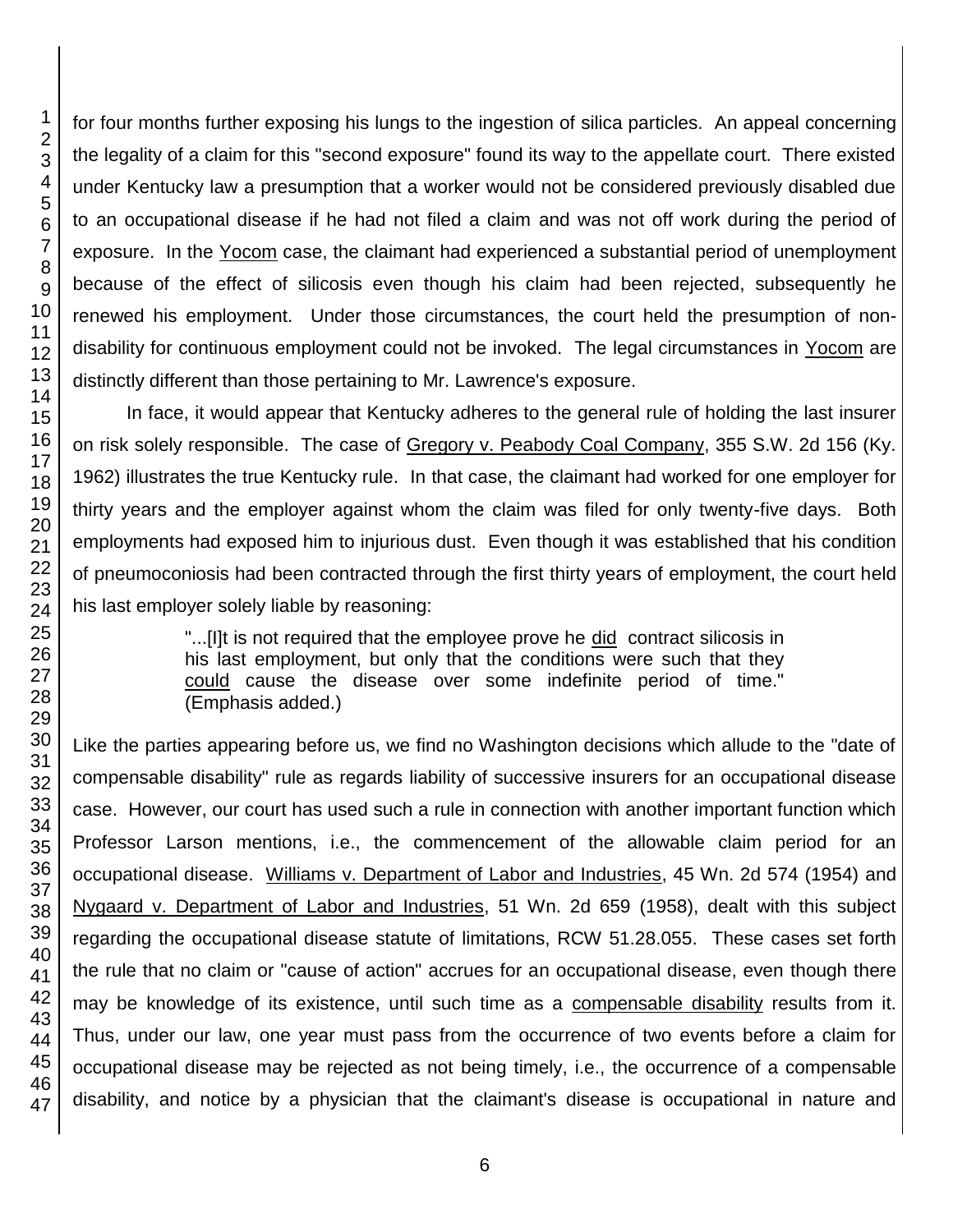causation. In the prior appeal of Mr. Lawrence's claim, there was no contention, nor is there one now, that his claim was untimely. Thus, it must be presumed that he did not have a legally compensable disability until after Isaacson became self-insured on July 1, 1973.

Even so, we must consider whether justice results when a self-insured employer is on the risk at the time a claim is filed for occupational disease, but when as a practical matter little injurious exposure occurred during the time the employer was self-insured.

We are well aware that adherence to the general rule advanced by Professor Larson may work a hardship on the employer who contributes only a slight amount to a claimant's disability, but which is made to bear the full financial responsibility. But such is already the case for those employers who have employees whose previous work experience had been spent entirely outside the state of Washington and who learn they have occupational diseases after working only a short time in similarly hazardous work for the employer in this state. In such cases, given that the exposure in Washington contributed to the development or severity of the disease condition, the Washington employer's cost experience will reflect the full financial impact of that claim, cf. Kallos v. Department of Labor and Industries, 46 Wn. 2d 26 (1955).

The Oregon Court of Appeals, we believe, sets forth a most cogent reasoning for adoption of the general rule. Noting the hardship on an employer who contributes only slightly to a claimant's disability, that court stated:

> "The same could be said for minor injuries which aggravated pre-existing conditions, thus making the last employer liable for the complete disability under the accidental injury portion of the workmen's compensation act. In the latter situation, the legislature has afforded some relief through the second injury reserve...thus, defendant's contentions of the harshness of the general rule should be directed to the legislature."

This state, too, has a second injury fund designed to encourage the hiring of previously partially disabled workers by limiting the liability of a second employer to disabilities actually resulting from subsequent injuries. We note, however, that the concept of a second injury fund was not added to the Workers' Compensation Act until 1943, some thirty-two years after the inception of the Workers' Compensation Act. We can only suggest that the apportionment issue raised by this appeal may find an appropriate legislative solution, just as the issue of second injuries did some thirty-seven years ago.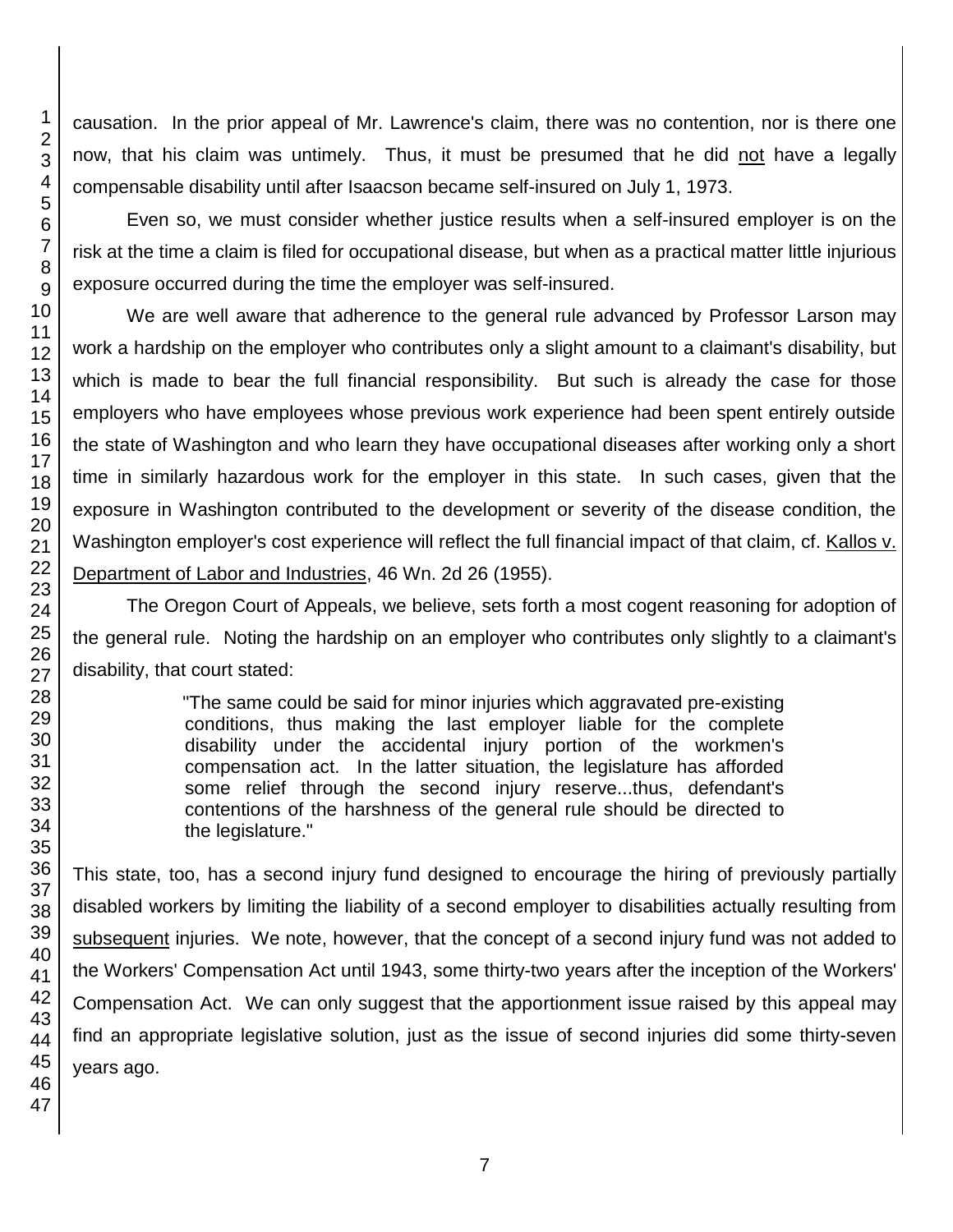In accord with the decision in Mathis is the Oregon court's later pronouncement in Davidson baking Company v. Industrial Indemnity Company, 532 P. 2d 810 (Or. 1975) which upheld the Workmen's Compensation Board's assessment of liability solely against the last of successive insurance carriers when it was determined that the carrier was on the risk at the time of the claimant's last injurious exposure. In Davidson the court refused to depart from the rule that liability is not to be apportioned among carriers.

Moreover, we must note that should the employer in its self-insured status be free from financial responsibility or substantially free because of apportionment, this would cause the state fund to bear the full financial impact. The remaining employers in the class vacated by the selfinsurer and potentially all other employers under the state fund would bear the burden for previously unknown or unanticipated occupational diseases developing at a time when premiums paid would not have included the potential costs for disease which were developing, but had not become legally compensable. The employer's argument that its premiums paid to the state fund for the many years prior to its becoming self-insured justifies apportionment may appear superficially plausible. But, such an argument assumes that premiums had been collected for the state fund for "unknown" claims such as this one. Our analysis leads to the conclusion that such is not the case.

With respect to assessment and collection of premiums, the Department of Labor and Industries is directed by RCW 51.16.035 to classify all occupations or industries:

> "In accordance with their degree of hazard and fix therefor basic rates and premiums which shall be the lowest necessary to maintain actuarial solvency in accordance with recognized insurance principles."

It also is apparent that the legislature intended the accident funds supported by premium assessments to be ultimately "neither more nor less than self supporting", RCW 51.16.100, and provided the Department to make adjustments by transferring funds between classes to foster that intent.

In determining premium rates, past and prospective costs are to be considered. See WAC 296-17-310. Such determinations are, of course, reflected from actual claims experienced and actuarial projections. A truly accurate assessment of prospective costs is not possible due to an ever-growing fund of information concerning the causal connection between exposure to hazardous materials in the work environment and the burgeoning discoveries of abnormal physical conditions. (See the U. S. Department of Labor's "Interim Report to Congress on Occupational Diseases", June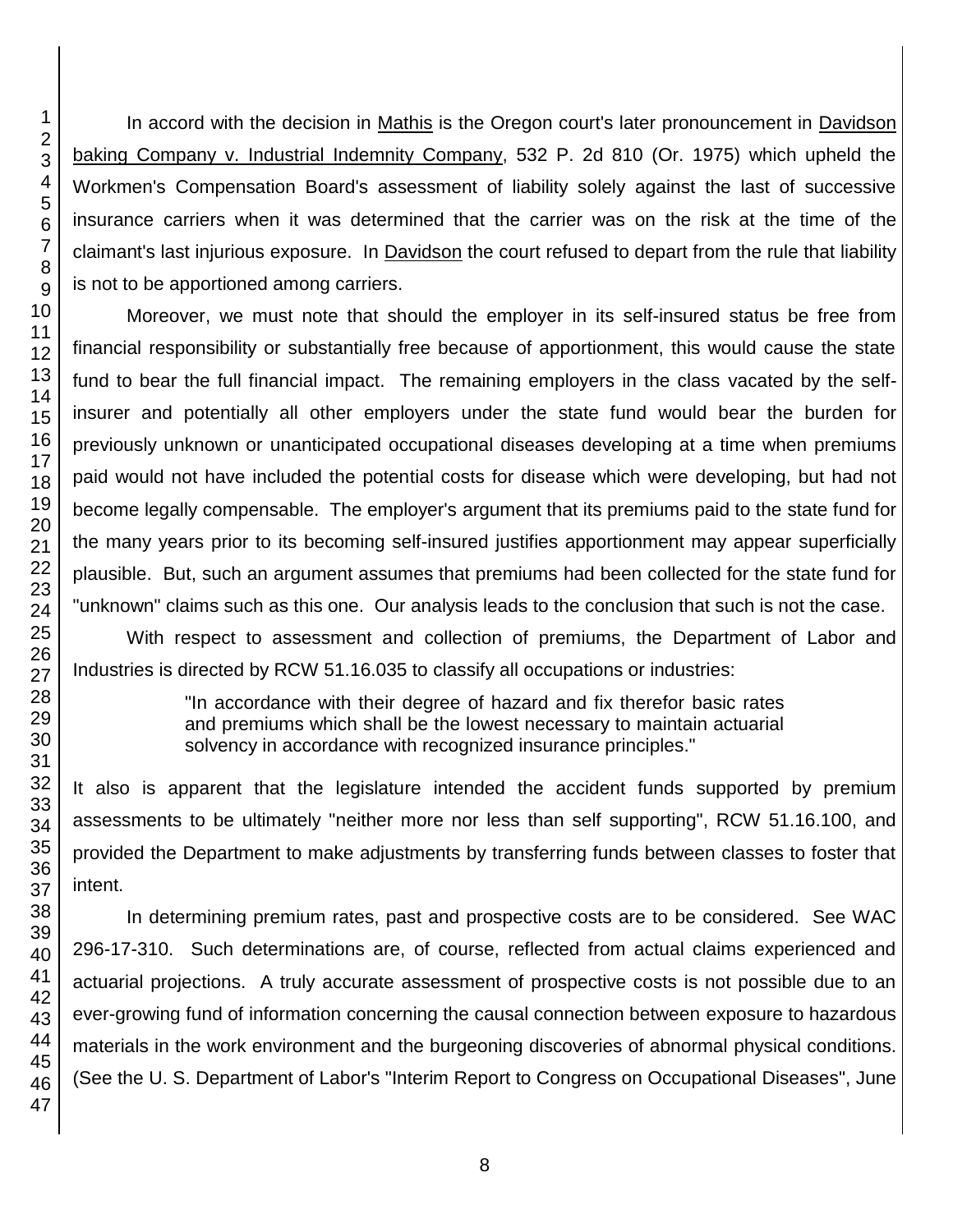1980). Consequently, the calculation of current expected state fund costs cannot anticipate costs generated by occupational disease claims originating from self-insured employers who have vacated their previous classifications under the state fund. To expect the remainder of employers still insured under the state fund to accept financial responsibility for such unknown future claims would be excessive and unfairly discriminatory to them.

The gravamen of the employer's argument is that the claimant's disease is one which insurance parlance might recognize as a loss which was "incurred but not reported". If claims of this nature are now to be said to have been "incurred" in premium years which are now only history, there would be substantial state fund liability for costs paid out now which were never contemplated when the earlier premium rates were charged and paid. As a result, in order to maintain actuarial solvency, as required by the law, future rates to employers now insured with the state fund would have to be raised, to "make up" for the avoidance of those costs, by employers in whose employ the occupational condition first developed and who have since become self-insured, or by such employers who have since gone out of business and are no longer paying any premiums. This demonstrates, of course, the efficacy and practical necessity, from a fair and responsive insurance funding standpoint, of the "date of compensable disability" rule in deciding monetary responsibility for these long developing occupational disease claims.

Without the benefit of definitive case law on point in this state we must look for parallel reasoning in existing decisions from which to glean some guidance. Our Supreme Court drew a distinction between accidents occurring "in" a class and accidents "caused" by a class of hazardous industry in Boeing Aircraft Company v. Department of Labor and Industries, 22 Wn. 2d 423 (1945). There, a Boeing aircraft crashed during a trial flight into a meat packing plant killing the airplane crew and many employees of the meat packing plant. The Boeing Company, the sole contributor to Class 34-3 under the merit rating system of industrial insurance, was charged for deaths not only to its employees but for the deaths and injuries to the meat packing company's employees which paid its premiums under Class 43-1. The Supreme Court determined that the cost experience of the meat packing company's employees' injuries should be borne by that company. This was so even though the meat packing company in no way contributed to the cause of its employees' deaths or injuries. The court noted:

> "It is clear from a reading of the workmen's compensation act and our opinions interpreting the same that every hazardous industry within the purview of the workmen's compensation act should bear the burden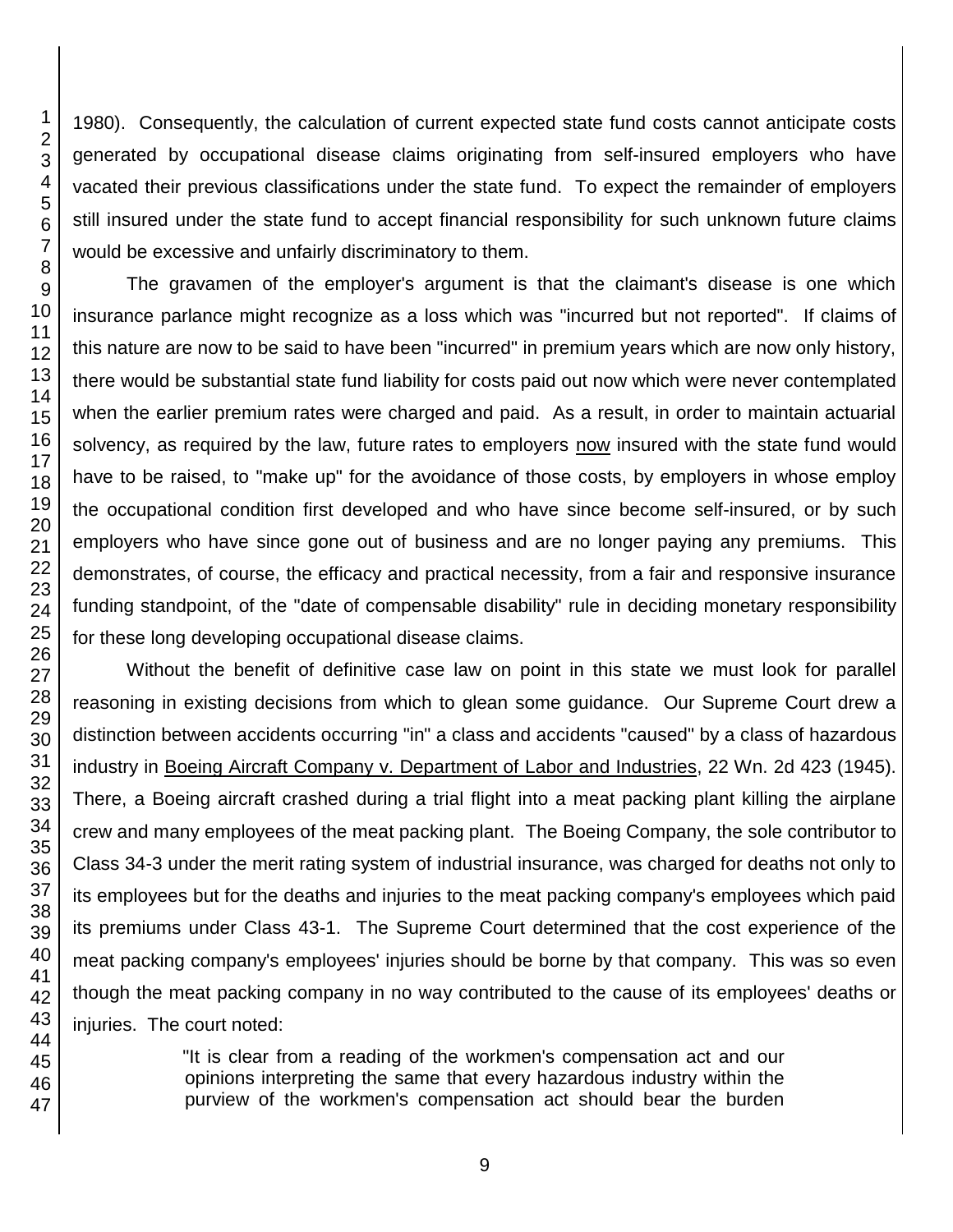arising out of injuries to its employees regardless of the cause of injury, and that it was never contemplated that each class should be liable for the accidents caused by such class, but that each class the statute provides shall meet and be liable for accidents occurring in such class." (Emphasis added.)

In the Boeing case, the court determined that each class would bear its own liability regardless of injury or death to employees insured within a particular class. Each class then regardless of the cause or source of injury or death must be solvent to fund its own liability.

We draw an analytical parallel between a "class" under the merit rating system for premium determinations to carry its own liability and a "self-insurer" statutorily defined to carry its own liability to its employees. RCW 51.08.173. The obvious distinction, of course, between the cited case and Mr. Lawrence's circumstances is that in Boeing the date of onset of disability from injuries was precisely determined. Still, the logic in requiring each self-insurer to carry its own liability holds equally firm when considering financial responsibility for cost experience for claims actually incurred when the claim reaches the point of compensability, or as expressed in the Nygaard case, supra, the point of compensable disability. With respect to Mr. Lawrence, that point was not reached until he was advised by a physician of his disease and that it was occupational in nature. In chronology, such advice did not occur until after Isaacson became self-insured.

In summary, we are persuaded that this state's system of under-writing workers' compensation claims costs requires that we follow the general rule espoused in Professor Larson's treatise. Simply stated, in this state the employer who is on the risk for a claim of occupational disease on the date of compensable disability should be charged with and expected to bear financial responsibility for the full costs of such claim as long as the exposure to which the workerclaimant is subjected on the date of compensable disability if of a kind contributing to the condition for which the claim is made.

In examining the evidence before us, it is clear that Mr. Lawrence's exposure during the last few months of his employment was essentially the same as it had been for the entire 17 years of his employment at Isaacson Steel. Parenthetically, we must note that the hearings examiner and apparently the parties before us too assumed that the claimant's occupational disease was one of asbestosis. We must remind, however, that the prior appeal of Mr. Lawrence did not establish the precise nature of the occupational disease suffered by Mr. Lawrence. That prior order referred to a lung condition which fairly can be inferred to mean an obstructive pulmonary disease. However,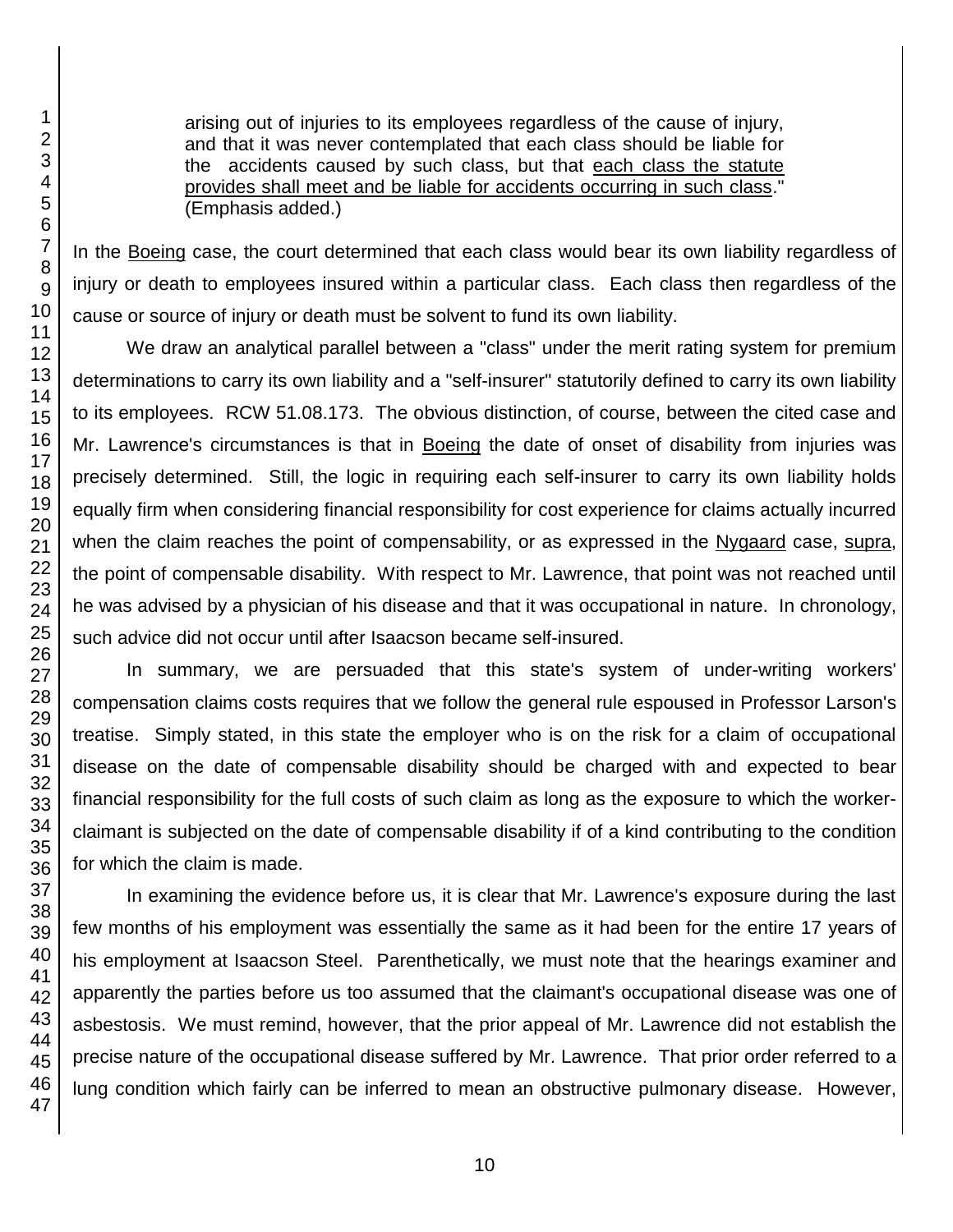the prior order did not set forth that the claimant was suffering from asbestosis. Consequently, the proof advanced by the employer to establish the lack of asbestos in the claimant's work environment is not dispositive of any issue before us. We feel confident that the record well supports that Mr. Lawrence's work environment was of a kind contributing to his disease condition and for that reason conclude that Isaacson Steel in its self-insured capacity must be held fully responsible for the costs of the claim.

After consideration of the proposed decision and order, the petitions for review filed thereto and a careful review of the record before us, including the briefs filed by the parties, the Board makes the following findings and conclusions:

## **FINDINGS OF FACT**

- 1. On December 19, 1973, the Department of Labor and Industries received an application for benefits from the claimant, Harry S. Lawrence, alleging exposure to injurious fumes while in the course of his employment with Isaacson Steel Company. On April 15, 1974, the Department issued an order denying the claim for benefits, having assigned it Claim No. S-129757. Following a timely appeal to the Board of Industrial Insurance Appeals, the Board entered an order allowing the claim for occupational disease. A subsequent appeal to Superior Court by the employer resulted in a dismissal of the appeal, later affirmed by the Court of Appeals and the Supreme Court of the State of Washington.
- 2. On March 22, 1979, the Department received a claim for widow's benefits on behalf of the widow, Ethel Lawrence. On May 8, 1979, the Department issued an order correcting and superseding an order of May 3, 1979, allowing the claim for occupational asbestosis and further ordered that the claim filed by the widow-petitioner by allowed effective the date of the claimant's death, March 10, 1979. On May 3, 1979, the Department issued an order requiring the self-insured employer, Isaacson Steel, to pay to the Department the sum of \$70,719.57, which amount was the "reserve" required to pay the pension to the widowpetitioner. On May 14, 1979, a notice of appeal was received from the self-insured employer by the Board of Industrial Insurance Appeals. On May 30, 1979, the Board issued an order granting the appeal and directed that proceedings be held on he issues raised by the appeal.
- 3. The employer, Isaacson Steel Corporation, became self-insured on July 1, 197
- 4. The employer, Isaacson Steel Corporation, in its self-insured capacity, was the insurer on the risk for occupational disease claims that reached the point of compensable disability on or after July 1, 1973.